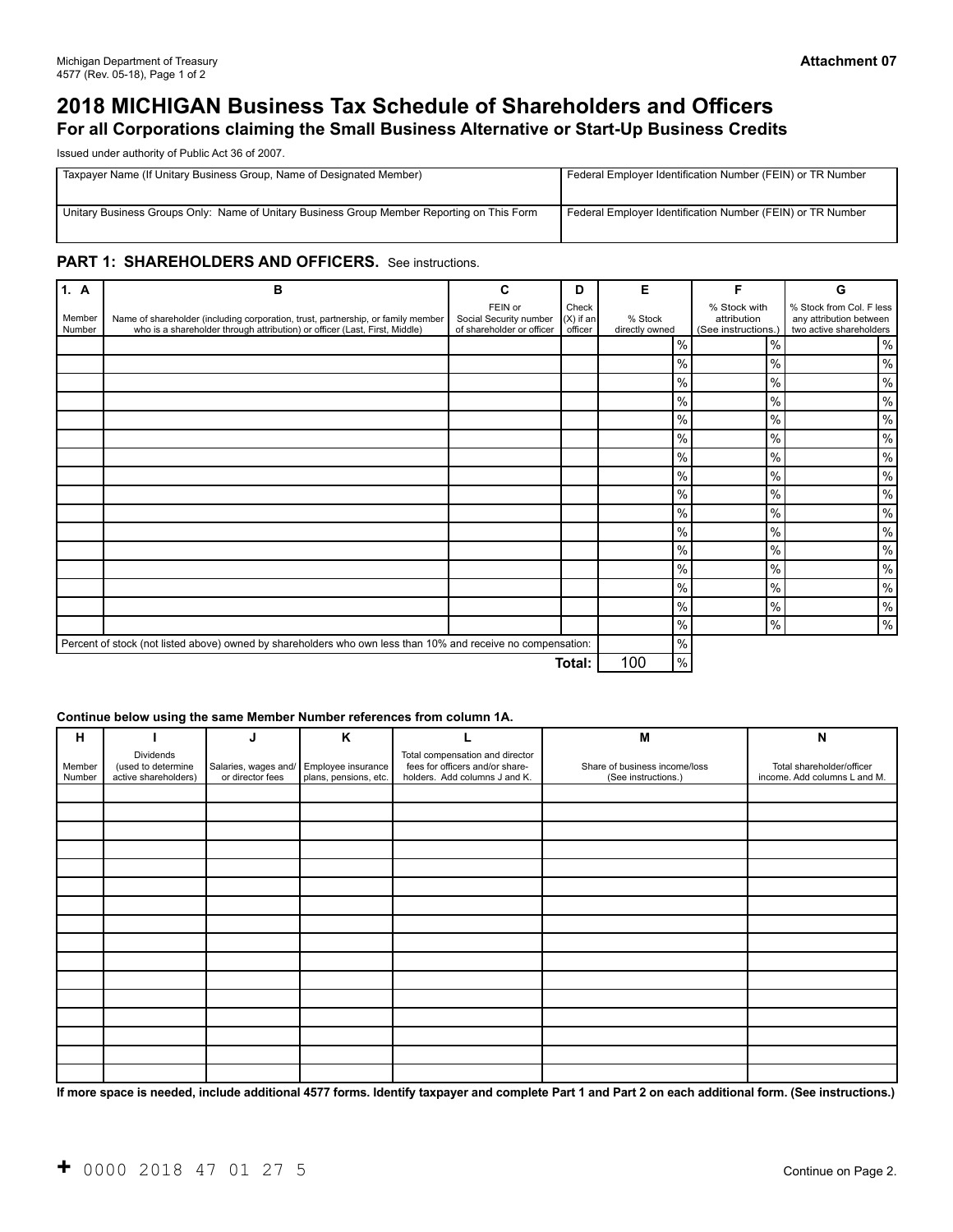FEIN or TR Number

UBG Member FEIN or TR Number

#### **PART 2: LIST OF FAMILY MEMBERS AND THEIR CORRESPONDING RELATIONSHIP**

Using the same Member Number references from Part 1, indicate your attributable family relationship (if any) to each shareholder. (An attributable family relationship is defined as either a spouse, parent, child or grandchild.)

- If an attributable family relationship exists, designate in columns P through S
- If no attributable family relationship exists, check box in column T.

| 2.0              | $\overline{P}$ | $\mathbf Q$ | $\overline{\mathsf{R}}$ | $\overline{s}$ | T<br>Check (X) if<br>No Attributable<br>Relationship |
|------------------|----------------|-------------|-------------------------|----------------|------------------------------------------------------|
|                  |                |             |                         |                |                                                      |
| Member<br>Number | Spouse         | Parent      | Child                   | Grandchild     |                                                      |
|                  |                |             |                         |                |                                                      |
|                  |                |             |                         |                |                                                      |
|                  |                |             |                         |                |                                                      |
|                  |                |             |                         |                |                                                      |
|                  |                |             |                         |                |                                                      |
|                  |                |             |                         |                |                                                      |
|                  |                |             |                         |                |                                                      |
|                  |                |             |                         |                |                                                      |
|                  |                |             |                         |                |                                                      |
|                  |                |             |                         |                |                                                      |
|                  |                |             |                         |                |                                                      |
|                  |                |             |                         |                |                                                      |
|                  |                |             |                         |                |                                                      |
|                  |                |             |                         |                |                                                      |
|                  |                |             |                         |                |                                                      |
|                  |                |             |                         |                |                                                      |
|                  |                |             |                         |                |                                                      |
|                  |                |             |                         |                |                                                      |
|                  |                |             |                         |                |                                                      |
|                  |                |             |                         |                |                                                      |
|                  |                |             |                         |                |                                                      |
|                  |                |             |                         |                |                                                      |

### PART 3: SMALL BUSINESS ALTERNATIVE CREDIT. See instructions for definition of active shareholder.

| 3. Compensation and director fees of active shareholders. Add amounts in column L for each active  |  |
|----------------------------------------------------------------------------------------------------|--|
| 4. Compensation and director fees of officers. Add amounts in column L for each officer who is not |  |

| 3. |  |
|----|--|
| 4  |  |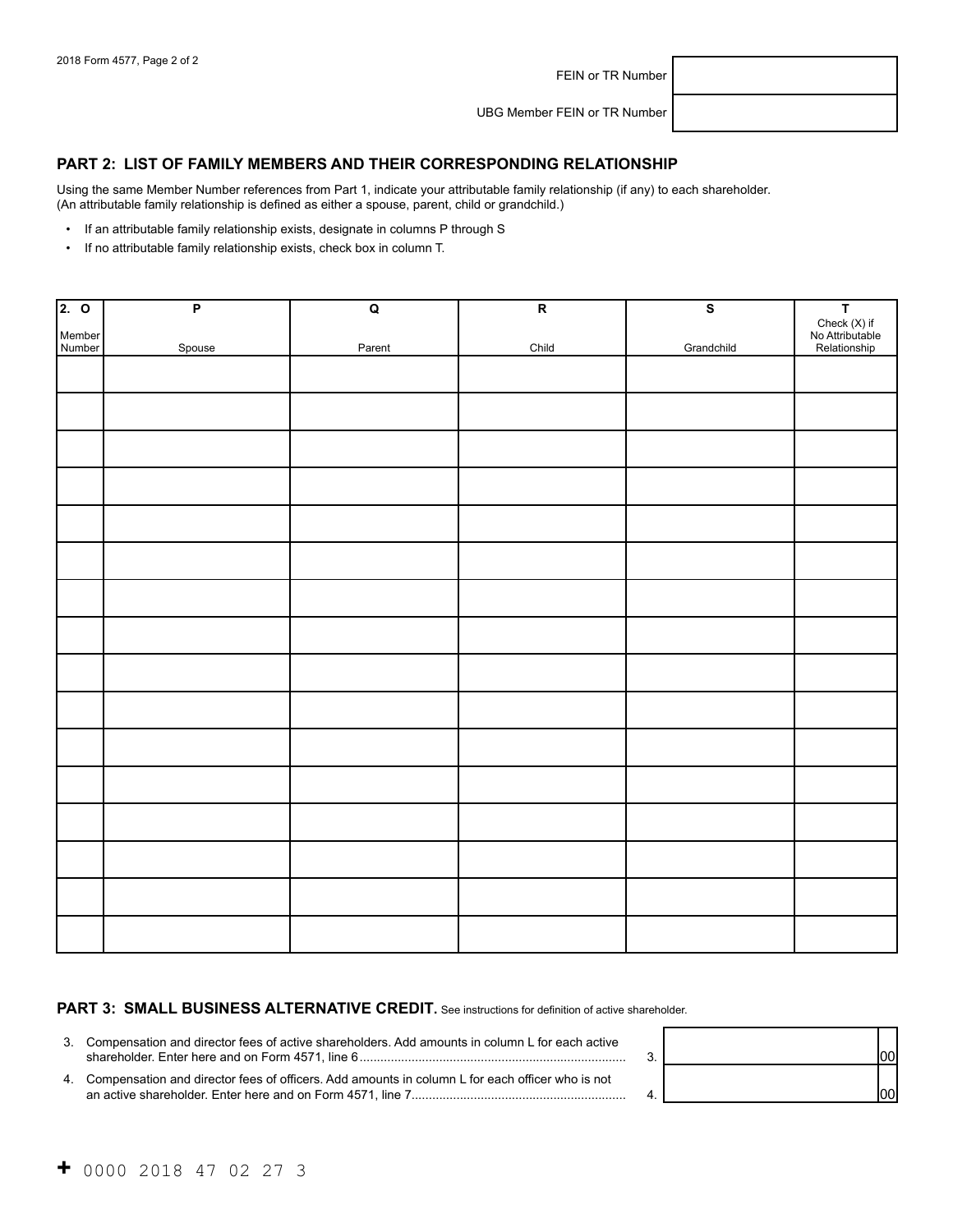# **Instructions for Form 4577 Michigan Business Tax (MBT) Schedule of Shareholders and Officers For all Corporations claiming the Small Business Alternative or Start-Up Business Credits**

#### **Purpose**

 To determine eligibility for all Corporations to qualify for the Small Business Alternative Credit. *Corporation* means a taxpayer that is required or has elected to file as a Corporation under the Internal Revenue Code (IRC).

### **General Instructions**

 If filing as a Corporation (including Limited Liability Companies federally taxed as such) and claiming a Small Business Alternative Credit, complete this form and include it as part of the annual return to report:

- Shareholder and C Corporation officer qualifications for the Small Business Alternative Credit;
- Compensation and director fees of active shareholders and all C Corporation officers for the computation of the Small Business Alternative Credit.

 **NOTE:** A member of a Limited Liability Company (LLC) is characterized for MBT purposes as a shareholder if the LLC is taxed as a corporation for federal purposes.

 **NOTE:** A federally disregarded entity is required to file as if it were a sole proprietorship if owned by an individual, or a branch or division if owned by another business entity.

 This form also is required to be completed and included as part of the return whenever a corporation claims a Start-Up Business Credit. To qualify for the Start-Up Business Credit, the compensation, director fees, or distributive shares paid by the taxpayer to a shareholder of a C Corporation or S Corporation, or an officer of a C Corporation, cannot exceed \$135,000.

#### **Line-by-Line Instructions**

*Lines not listed are explained on the form.* 

 **Name and Account Number:** Enter name and account number as reported on page 1 of the *MBT Annual Return* (Form 4567).

 **Unitary Business Groups (UBGs):** Complete one form for each member that is a corporation (including an entity taxed federally as such). Enter the Designated Member name in the Taxpayer Name field and the member to whom the schedule applies on the line below. On the copy filed to report the DM's data (if applicable), enter the DM's name and account number on each line.

#### **PART 1: SHAREHOLDERS AND OFFICERS**

 **Line 1 (Columns A through N):** In column 1A, assign numbers (beginning with 1) to all shareholders and C Corporation officers in order of percentage of stock ownership (percentage in column G), starting with the highest percentage first. (Repeat this numbering in Part 1, line 1H, and Part 2, line 2O. It is essential that this numbering system is followed.) All shareholders' family members, as defined by IRC § 318(a)(1), are considered shareholders and must be listed in Part 1 and  Part 2 if they receive compensation from the business. List all shareholders and C Corporation officers who:

- Are employees of the Corporation;
- Are directors of the Corporation; or
- Own 10 percent or more of the stock of the Corporation, including those by attribution.

 *Shareholder* means a person who owns outstanding stock in a business or is a member of a business entity that files as a corporation for federal income tax purposes. An individual is considered as the owner of the stock owned, directly or indirectly, by or for family members as defined by IRC § 318(a) (1).

 An *officer* of a C Corporation includes the chairperson of the board, president, vice president, secretary, and treasurer, or persons performing similar duties.

 A *family member*, as defined by IRC § 318(a)(1), includes spouses, parents, children and grandchildren.

 **NOTE:** Rules of attribution in IRC § 318(a)(1) do not differentiate between an adult and a minor child.

 *Outstanding stock* means all stock of record, regardless of class, value, or voting rights, but outstanding stock does not include treasury stock.

 All attributable family members of persons directly owning stock during the tax year must be listed in Parts 2 and 3.

 If more lines are needed for listing the shareholders and C Corporation officers, include additional copies of this form. Complete the taxpayer name and account number on each copy (and UBG member if applicable), and lines 1 and 2 as necessary. If using more than one copy of the form, continue the sequential number system for the Member Number in columns A, H and O.

 **NOTE:** Rules of attribution in IRC § 318(a)(1) do not differentiate between an adult and a minor child.

 **Columns B and C:** Identify each shareholder (including Corporations, Trusts, or Partnerships) and C Corporation officers by name and Social Security number. Corporations, Trusts, and Partnerships should be identified using the Federal Employer Identification Number (FEIN) or Michigan Treasury (TR) assigned number.

 **NOTE: Column C:** An individual or foreign entity that does not have a Social Security number or FEIN may enter in Column C "APPLD FOR" (an abbreviation for "applied for") or "FOREIGNUS" (an abbreviation for "foreign filer").

 **Column E:** Enter the percentage of outstanding stock each shareholder or C Corporation officer owns directly. If a shareholder owned stock for a period less than the Corporation's tax year, multiply that shareholder's percentage of ownership by the number of months owned and divide the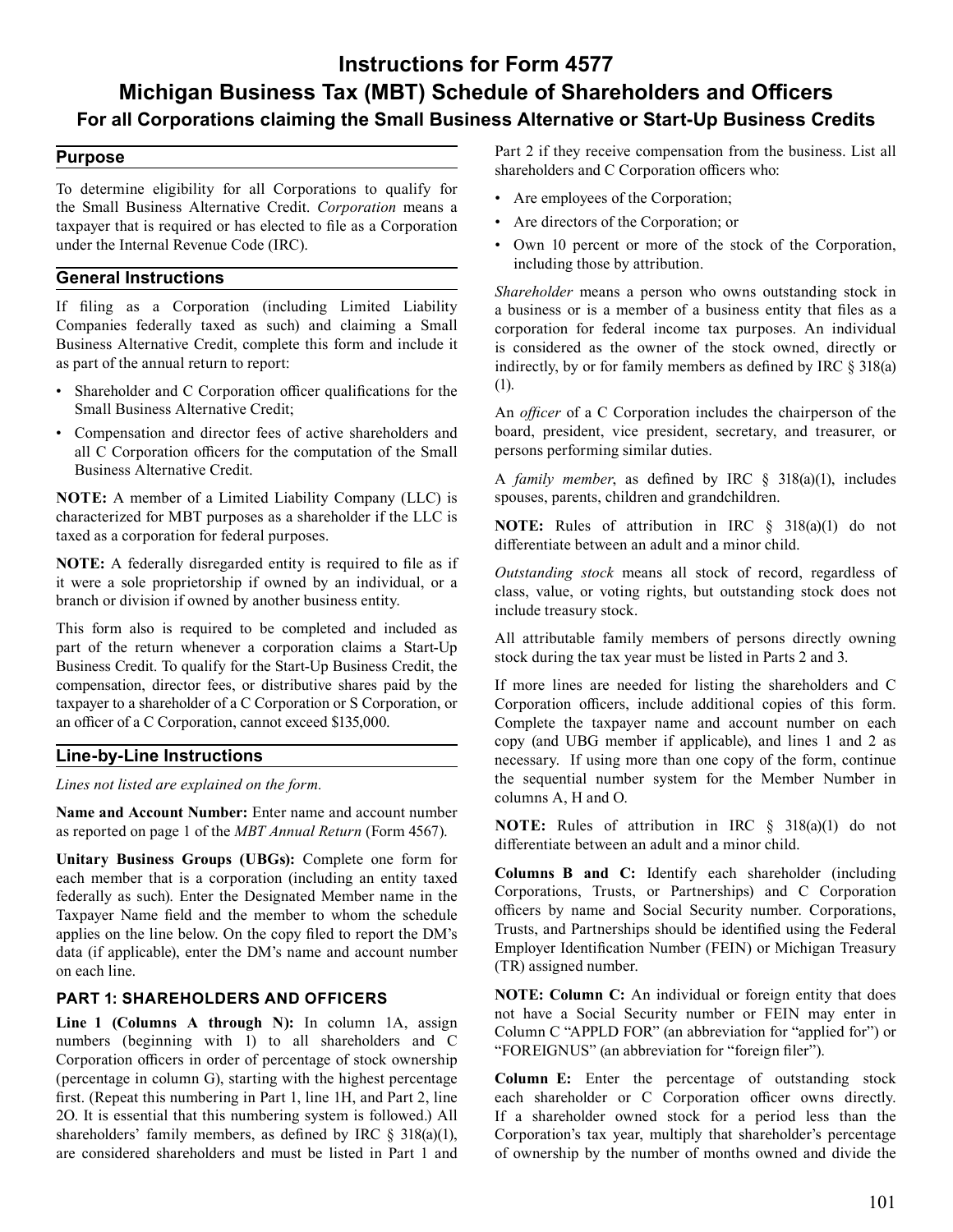result by the number of months in the Corporation's tax year.

 Taxpayers must account for 100 percent of the stock. If it is not accounted for, processing of the return may be delayed.

 **Column F:** Enter the percentage of outstanding stock each shareholder owns, including attribution of ownership from family members under IRC  $\S$  318(a)(1). If no attribution exists, enter the percentage from column E in column G and leave column F blank.

 **Column G:** When reporting ownership of a person who is an active shareholder, do not include in Column G any stock ownership attributed to this person from another active shareholder. See definition of active shareholders in the Part 3 instructions. For the purposes of determining disqualification for the Small Business Alternative Credit, an active shareholder's share of business income is not attributed to another active shareholder.

 **EXAMPLE:** In this case, the husband and daughter are active shareholders because their total compensation, director fees, and dividends from the business are greater than \$10,000 and they own more than 5% of stock (column E). The wife and son are not active because their total compensation, director fees, and dividends from the business are less than \$10,000 (even though they own more than 5% of stock).

| <b>Stock Percentage</b> |          |                    |                    |  |  |
|-------------------------|----------|--------------------|--------------------|--|--|
|                         | Column E | Column F           | Column G           |  |  |
| Husband                 | 40%      | 100%               | 70%                |  |  |
| (active)                |          | (all shareholders) | (husband/wife/son) |  |  |
| Wife                    | 10%      | 100%               | 100%               |  |  |
| (inactive)              |          | (all shareholders) | (all shareholders) |  |  |
| Son                     | 20%      | 70% (husband/      | 70%                |  |  |
| (inactive)              |          | wife/son)          | (husband/wife/son) |  |  |
| Daughter                | 30%      | 80% (husband/      | 40%                |  |  |
| (active)                |          | wife/daughter)     | (wife/daughter)    |  |  |

 **Column I:** Enter total dividends received by each shareholder during the tax year from this business (used to determine active shareholders). This includes regular distributions for an S Corporation.

 **Column J:** Enter salaries, wages, and director fees that are attributable to each shareholder or C Corporation officer. Compensation paid by a professional employer organization to the officers of a client (if the client is a C Corporation) and to employees of the professional employer organization who are assigned or leased to and perform services for a client must be included in determining the eligibility of the client for this credit.

 **NOTE:** If a shareholder owned stock for less than the entire tax year of the corporation, or an officer served as an officer less than the entire tax year, report only the salaries, wages and director fees attributable while serving as an officer or shareholder. These amounts must be annualized when determining disqualifiers, but should be reported as actual

| <b>Larry David Stone</b>    | Husband of Betty Stone, Father of Mary Stone, Stepfather of Tammie Rock, Step Grandfather of Kathy Rock                          |  |
|-----------------------------|----------------------------------------------------------------------------------------------------------------------------------|--|
| <b>Betty Ann Stone</b>      | Daughter of Bob Pebble, Wife of Larry Stone, Mother of Tammie Rock, Stepmother of Mary Stone, Grandmother of Kathy Rock          |  |
| <b>Mary Elizabeth Stone</b> | Daughter of Larry Stone, Stepdaughter of Betty Stone                                                                             |  |
| <b>Tammie Marie Rock</b>    | Daughter of Betty Stone, Stepdaughter of Larry Stone, Spouse of Steve Rock, Mother of Kathy Rock, Granddaughter of<br>Bob Pebble |  |
| <b>Steve Carl Rock</b>      | Spouse of Tammie Rock, Father of Kathy Rock, Brother of Mike Rock                                                                |  |
| <b>Kathy Evelyn Rock</b>    | Daughter of Tammie and Steve Rock, Granddaughter of Betty Stone, Step Granddaughter of Larry Stone                               |  |
| <b>Mike Joseph Rock</b>     | <b>Brother of Steve Rock</b>                                                                                                     |  |
| <b>Bob Kenneth Pebble</b>   | Father of Betty Stone, Grandfather of Tammie Rock                                                                                |  |
| <b>Terry Robert Marble</b>  | Friend                                                                                                                           |  |

## **ATTRIBUTION EXAMPLE:**

#### **Part 1: Shareholders and officers -** See instructions **Part 2: List of family members and their corresponding relationships**

**B** 

Member Number Name of shareholder (including corporation, trust, partnership, or family member who is a shareholder through attribution) or officer (Last, First, Middle) Member Number Spouse Parent Child Grandchild Check (X) if No Attributable Relationship 1 Stone, Larry David 1 2 3 2 Stone, Betty Ann 2 1 8 4 6 3 Stone, Mary Elizabeth 3 1 4 Rock, Tammie Marie **4 1 4 5 2 6** 5 Rock, Steve Carl 6 1 5 4 6 6 Rock, Kathy Evelyn **1990 Rock, Kathy Evelyn** 7 Frock, Mike Joseph 7 H 7 H H H H H X 8 Pebble, Bob Kenneth 8 2 4 9 Marble, Terry Robert 9 X

2. **O** 

**P** 

**Q** 

**R** 

**S** 

**T** 

1. **A**